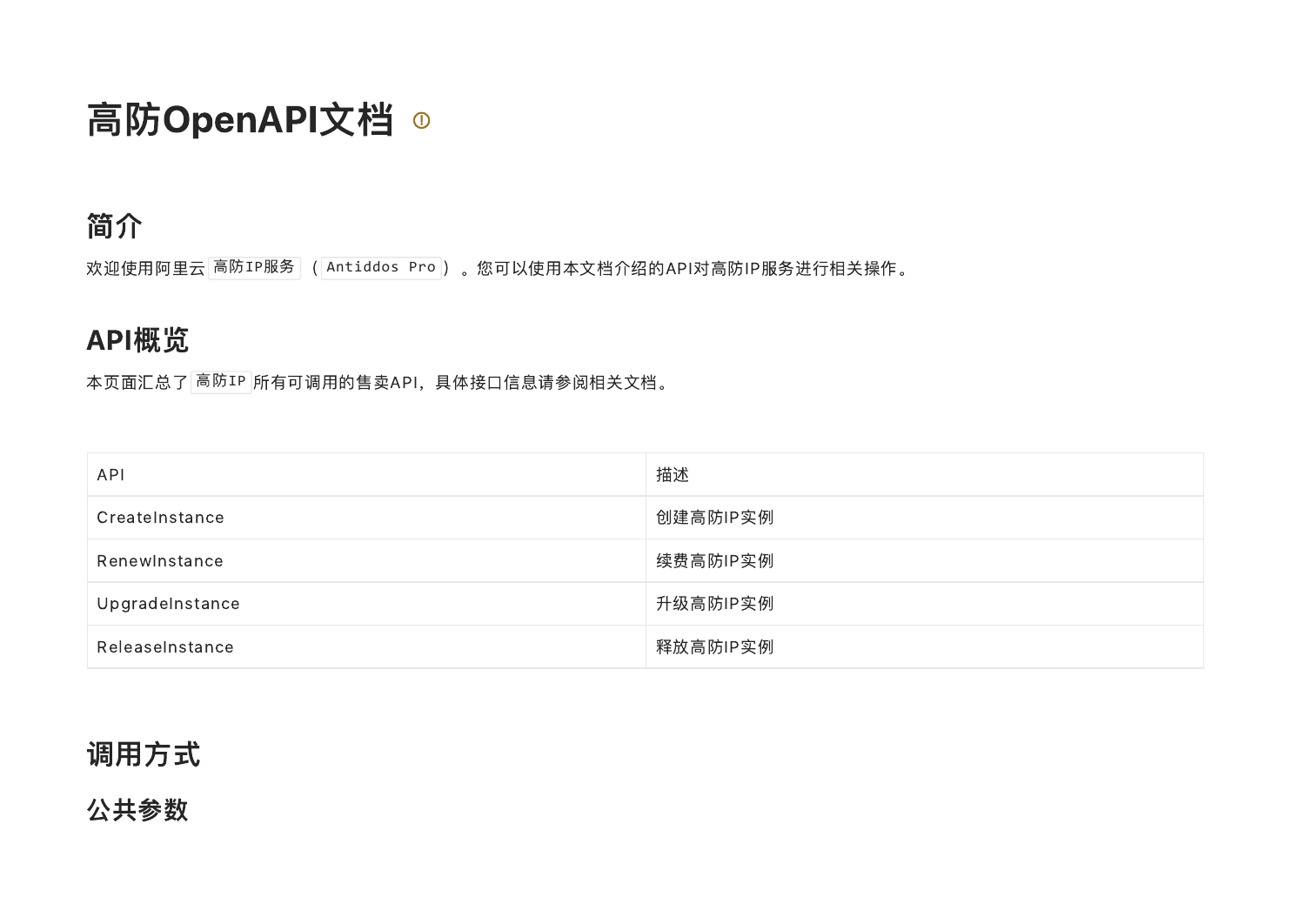公共参数指的是所有接口调用都需要用到的参数,包含公共请求参数和公共返回参数两种。

#### 公共请求参数

公共请求参数是指每个接口都需要使用到的请求参数。

| 名称              | 类型     | 是否必须 | 描述                                                               |
|-----------------|--------|------|------------------------------------------------------------------|
| Format          | String | 否    | 返回值的类型, 支持 JSON 与 X<br>ML。默认为 XML。                               |
| Version         | String | 是    | API 版本号, 为日期形式: YYYY<br>-MM-DD, 本版本对应为2018-0<br>$1-01$ .         |
| AccessKeyId     | String | 是    | 阿里云颁发给用户的访问服务所用<br>的密钥 ID。                                       |
| Signature       | String | 是    | 签名结果串,关于签名的计算方<br>法, 请参见签名机制。                                    |
| SignatureMethod | String | 是    | 签名方式, 目前支持 HMAC-SHA<br>1 <sub>o</sub>                            |
| Timestamp       | String | 是    | 请求的时间戳。日期格式按照 ISO<br>8601 标准表示, 并需要使用 UTC<br>时间。格式为: YYYY-MM-DDT |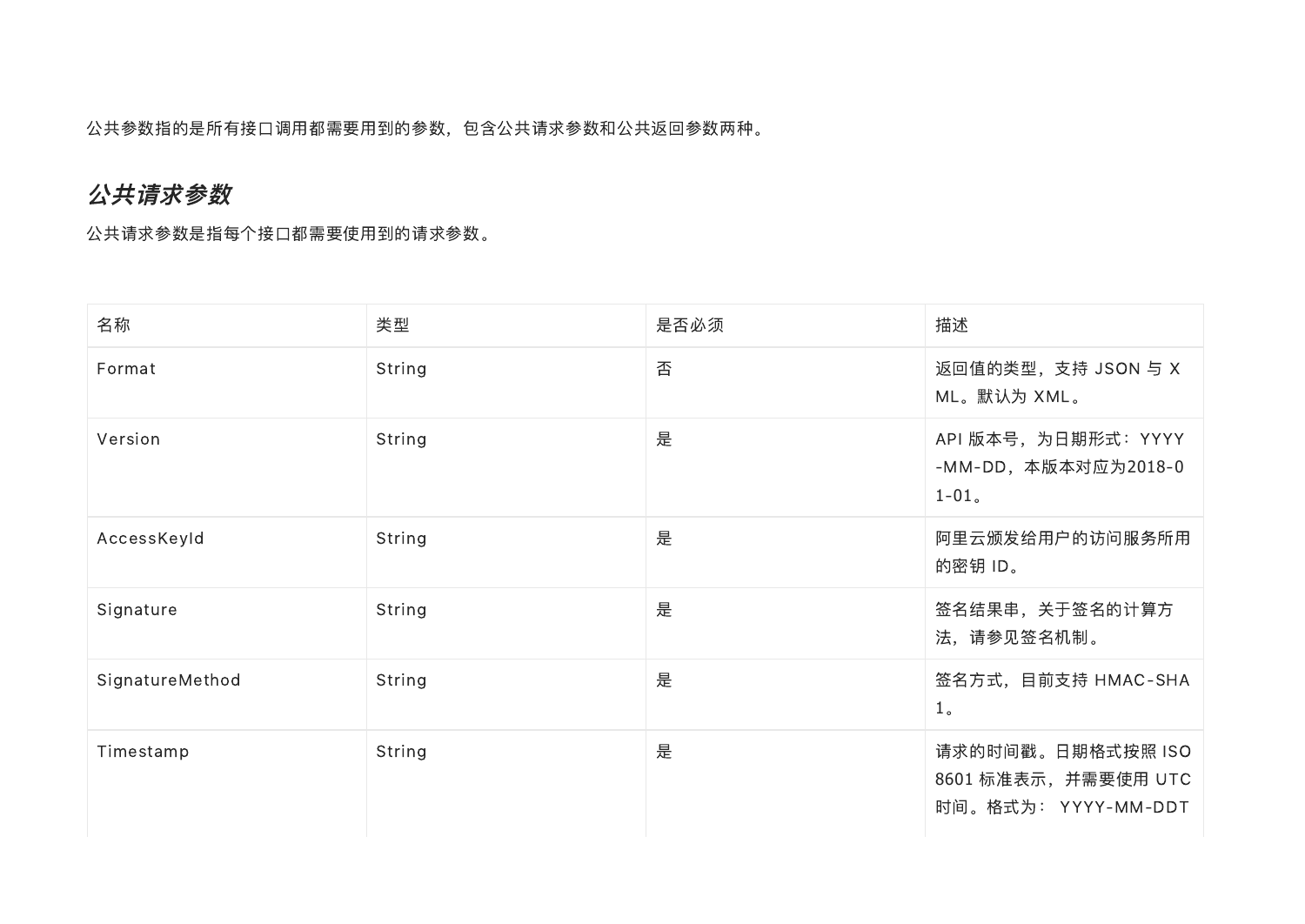|                      |        |   | hh:mm:ssZ。例如, 2014-05-26<br>T12:00:00Z (为北京时间 2014年<br>5月26日20点0分0秒)。 |
|----------------------|--------|---|-----------------------------------------------------------------------|
| SignatureVersion     | String | 是 | 签名算法版本,目前版本是 1.0。                                                     |
| SignatureNonce       | String | 是 | 唯一随机数,用于防止网络重放攻<br>击。用户在不同请求间要使用不同<br>的随机数值                           |
| ResourceOwnerAccount | String | 否 | 本次 API 请求访问到的资源拥有<br>者账户,即登录用户名。                                      |

## 示例

| https://ddospro.cn-hangzhou.aliyuncs.com/     |
|-----------------------------------------------|
| $?$ Format=xml                                |
| &Version=2018-01-01                           |
| &Signature=Pc5WB8gokVn0xfeu%2FZV%2BiNM1dgI%3D |
| &SignatureMethod=HMAC-SHA1                    |
| &SignatureNonce=15215528852396                |
| &SignatureVersion=1.0                         |
| &AccessKeyId=key-test                         |
| &Timestamp=2012-06-01T12:00:00Z               |
|                                               |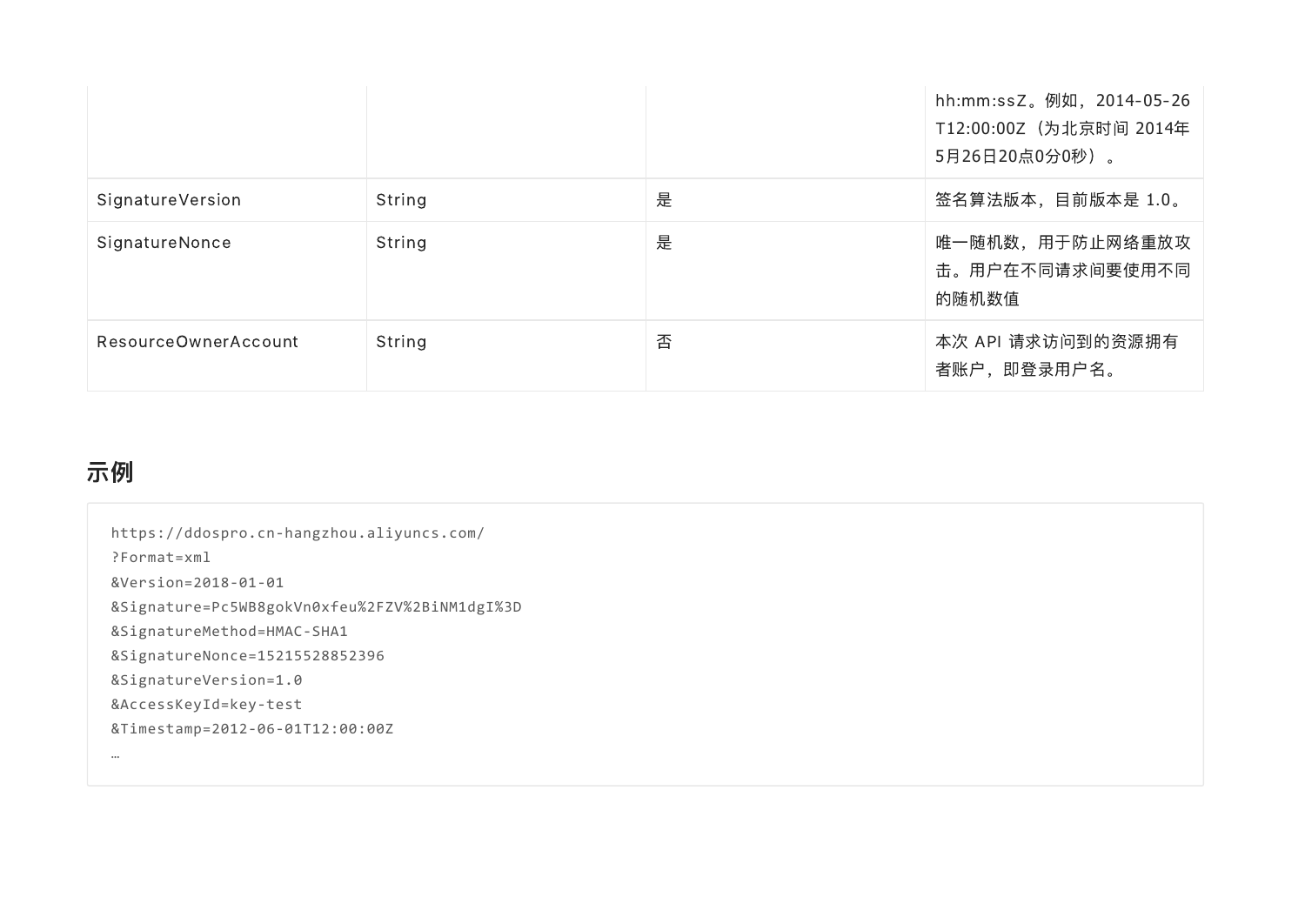#### 公共返回参数

用户发送的每次接口调用请求,无论成功与否,系统都会返回一个唯一识别码 RequestId 给用户。

示例

XML 示例

<?xml version="1.0" encoding="UTF‑8"?> <!‑‑结果的根结点‑‑> <接口名称+Response> <!‑‑返回请求标签‑‑> <RequestId>4C467B38‑3910‑447D‑87BC‑AC049166F216</RequestId> <!‑‑返回结果数据‑‑> </接口名称+Response>

JSON 示例

{ "RequestId": "4C467B38‑3910‑447D‑87BC‑AC049166F216", /\* 返回结果数据 \*/ }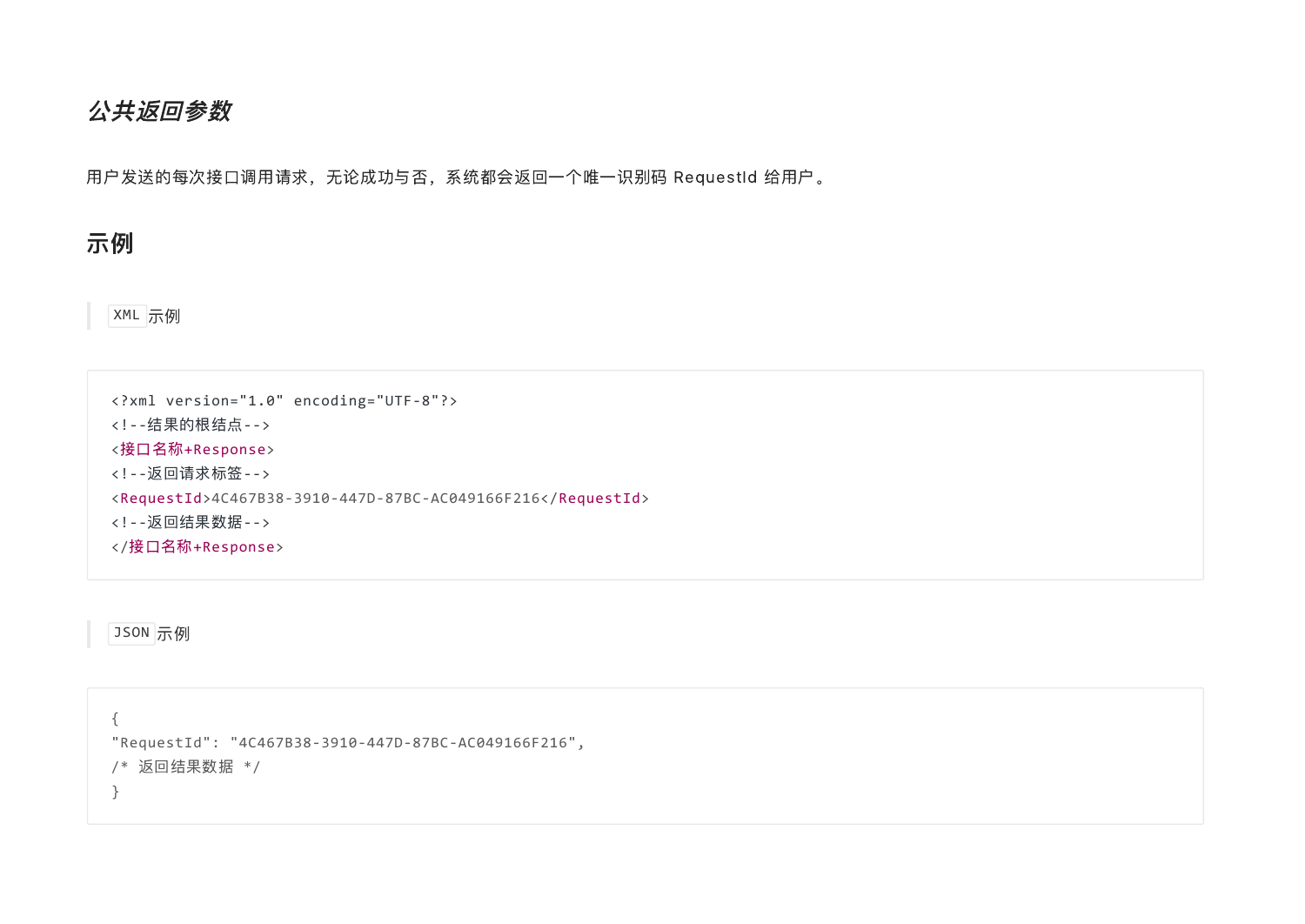#### 签名机制

阿里云会对每个访问的请求进行身份验证,所以无论使用 HTTP 还是 HTTPS 协议提交请求,都需要在请求中包含签名(Signature)信息。通过使 用 Access Key ID 和 Access Key Secret 进行对称加密的方法来验证请求的发送者身份。 Access Key ID 和 Access Key Secret 由阿里 云官方颁发给访问者(可以通过阿里云官方网站申请和管理),其中 |Access Key ID | 用于标识访问者的身份; |Access Key Secret | 是用于加密 签名字符串和服务器端验证签名字符串的密钥,必须严格保密,只有阿里云和用户知道。

注意:阿里云提供了多种语言的 SDK 及第三方 [SDK,可以免去您对签名算法进行编码的麻烦。您可以从](https://develop.aliyun.com/tools/sdk?#/java) 这里 <https://develop.aliyun.com/tools/sdk?#/java> 了解更多阿里云 SDK 的信息。

#### 签名操作

您在访问时,需要按照下面的方法对请求进行签名处理。

1. 使用请求参数构造规范化的请求字符串(Canonicalized Query String)。

i. 参数排序。

i. 参数排序。<br>按照参数名称的字典顺序对请求中所有的请求参数(包括"公共请求参数"和接口的自定义参数,但不包括"公共请求参数"中的「Signature<sup>」</sup>参 数)进行排序。

注意: 当使用 GET 方法提交请求时, 这些参数就是请求 URI 中的参数部分 (即 URI 中"?"之后由"&"连接的部分) 。

ii. 参数编码。

对排序之后的请求参数的名称和值分别用 UTF‑8 字符集进行 URL 编码。编码的规则如下。 对于字符 <sup>A</sup> z、0~<sup>9</sup> 以及字符"‑"、"\_"、"."、"~"不编码; Z、a

- 
- 对于字符 A<sub>Z、a</sub>z、0~9 以及字符"-"、"\_"、"."、"~"不编码;<br>对于其它字符编码成 <mark>多XY]的格式,其中 <mark>XY</mark> 是字符对应 ASCII 码的 16 进制表示。比如英文的双引号(")对 应的编码为 <mark>多22</mark>;</mark>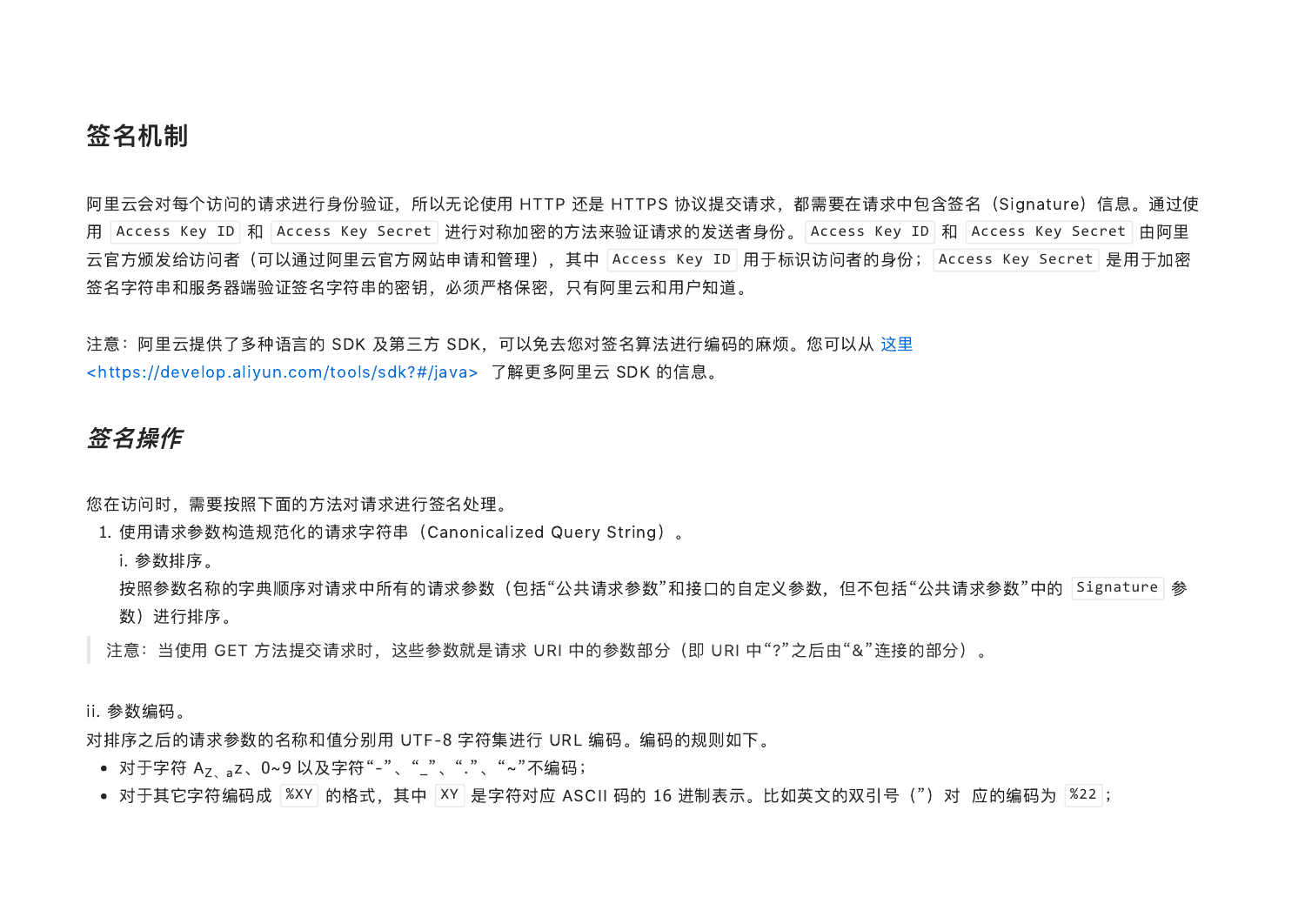- 对于扩展的 UTF-8 字符,编码成 |%XY%ZA... | 的格式;
- 英文空格( )要编码成 |%20 |,而不是加号(+)。

该编码方式和一般采用的 |application/x-www-form-urlencoded | MIME 格式编码算法(比如 Java 标准库中的 |java.net.URLEncoder | 的 实现)相似,但又有所不同。实现时,可以先用标准库的方式进行编码,然后把编码后的字符串中加号(+)替换成 <mark>※20</mark> 、星号(\*)替换成 %2A <mark>、 %7E </mark> 替换回波浪号(~),即可得到上述规则描述的编码字符串。这个算法可以用下面的 percentEncode 方法来实现:

```
private static final String ENCODING = "UTF‑8";
```

```
private static String percentEncode(String value) throws UnsupportedEncodingException {
return value != null ? URLEncoder.encode(value, ENCODING).replace("+", "%20").replace("*", "%2A").replace("%7E",
"\sim") : null;
}
```
iii. 将编码后的参数名称和值用英文等号(=)进行连接。

iv. 将等号连接得到的参数组合按步骤 <sup>i</sup> 排好的顺序依次使用"&"符号连接,即得到规范化请求字符串。

2. 将上一步构造的规范化字符串按照下面的规则构造成待签名的字符串。

```
StringToSign=
HTTPMethod + "&" +percentEncode("/") + "&" +
percentEncode(CanonicalizedQueryString)
```
#### 其中:

- HTTPMethod 是提交请求用的 HTTP 方法,比如 GET。
- HTTPMethod 是提交请求用的 HTTP 方法,比如 GET。<br>percentEncode("/") 是按照步骤 1.i 中描述的 URL 编码规则对字符 "/" 进行编码得到的值,即 %2F。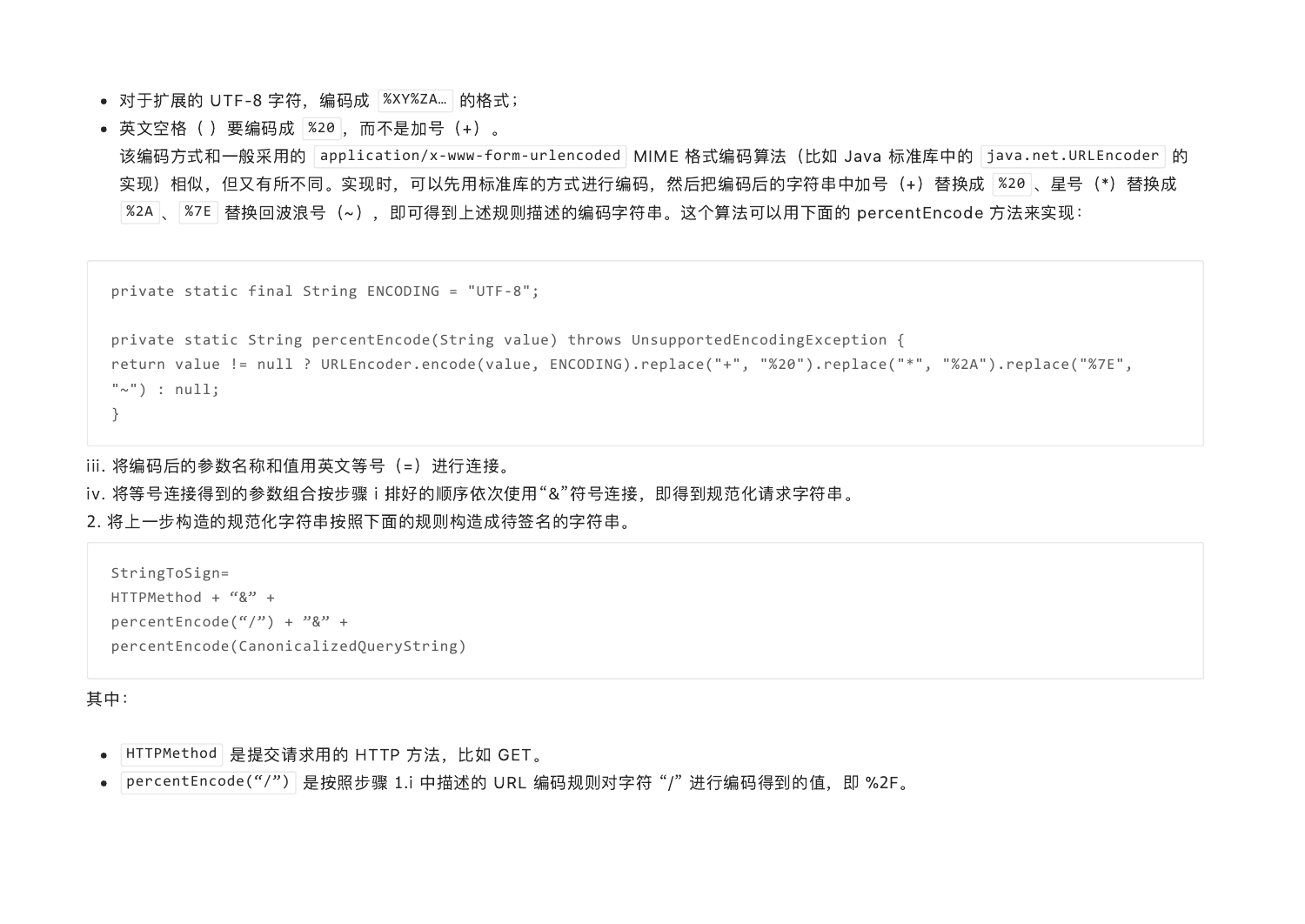percentEncode(CanonicalizedQueryString) 是对步骤 1 中构造的规范化请求字符串按步骤 1.ii 中描述的 URL 编码规则编码后得到的字符 串。

3.按照 RFC2104 的定义,计算待签名字符串 StringToSign 的 HMAC 值。

注意: 计算签名时使用的 Key 就是您持有的 Access Key Secret 并加上一个"&"字符 (ASCII:38), 使用的哈希算法是 SHA1。

4.按照 Base64 编码规则把上面的 HMAC 值编码成字符串, 即得到签名值 (Signature) 。 5.将得到的签名值作为 Signature 参数添加到请求参数中,即完成对请求签名的过程。

注意: 得到的签名值在作为最后的请求参数值提交给 ECS 服务器时, 要和其它参数一样, 按照 RFC3986 <https://tools.ietf.org/html/rfc3986> 的规则进行 URL 编码。

#### 示例

|  |  |  |  |  | 以 CreateInstance 为例,假设使用的  Access Key Id   为  testid  ,    Access Key Secret   为  testsecret  。 那么签名前的请求 URL 为: |
|--|--|--|--|--|-----------------------------------------------------------------------------------------------------------------|
|--|--|--|--|--|-----------------------------------------------------------------------------------------------------------------|

http://ddospro.cn‑hangzhou.aliyuncs.com/?TimeStamp=2016‑02‑23T12:46:24Z&Format=XML&AccessKeyId=testid&Action=CreateI nstance&SignatureMethod=HMAC‑SHA1&SignatureNonce=3ee8c1b8‑83d3‑44af‑a94f‑4e0ad82fd6cf&Version=2014‑05‑26&SignatureVe rsion=1.0

计算得到的待签名字符串 | StringToSign | 为: \_

GET&%2F&AccessKeyId%3Dtestid&Action%3DCreateInstance&Format%3DXML&SignatureMethod%3DHMAC‑SHA1&SignatureNonce%3D3ee8c 1b8‑83d3‑44af‑a94f‑4e0ad82fd6cf&SignatureVersion%3D1.0&TimeStamp%3D2016‑02‑23T12%253A46%253A24Z&Version%3D2014‑05‑26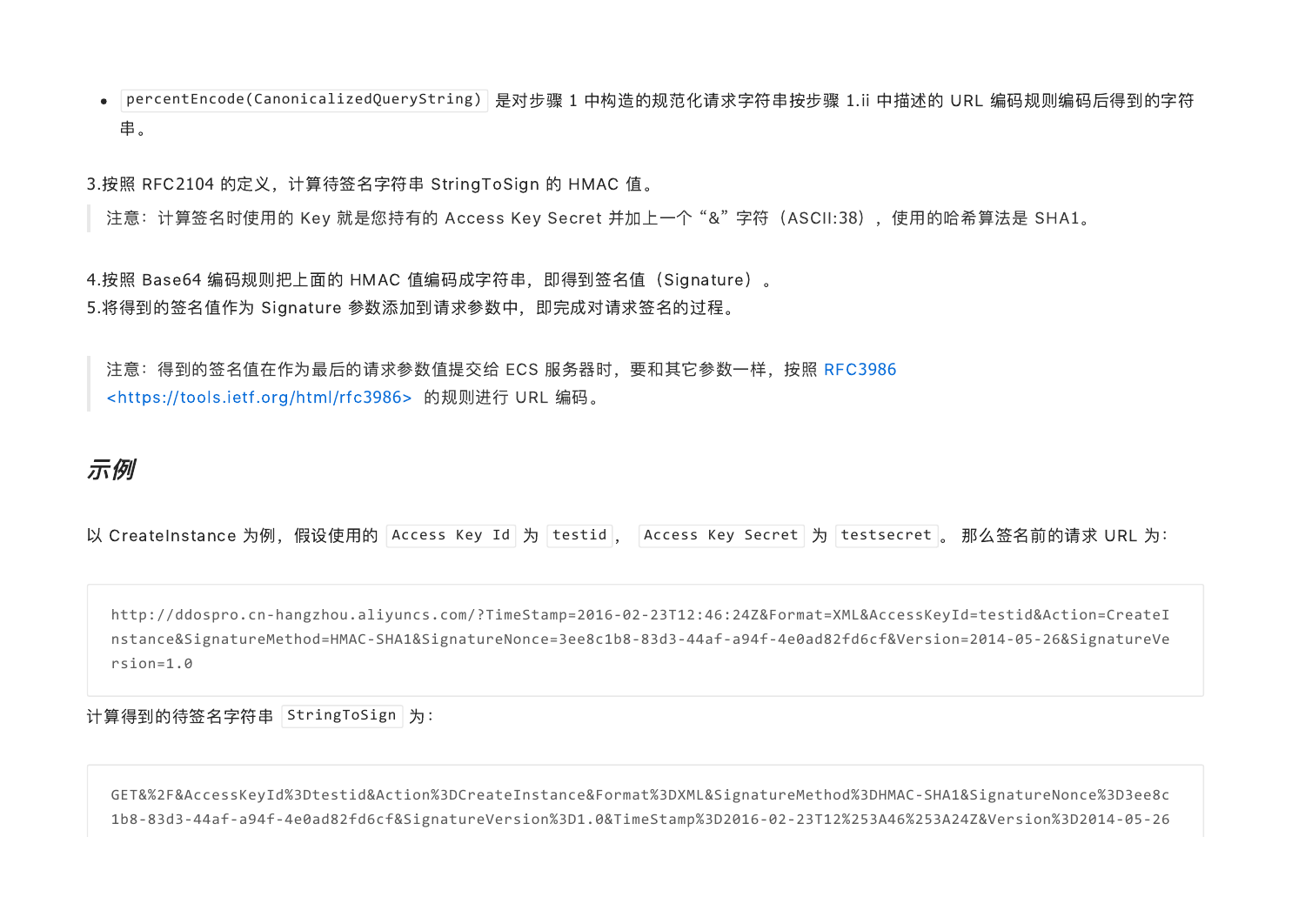因为 |Access Key Secret | 为 |testsecret |,所以用于计算 HMAC 的 Key 为 |testsecret& |,计算得到的签名值为:

CT9X0VtwR86fNWSnsc6v8YGOjuE=

将签名作为 Signature 参数加入到 URL 请求中, 最后得到的 URL 为:

http://ddospro.cn‑hangzhou.aliyuncs.com/?SignatureVersion=1.0&Action=CreateInstance&Format=XML&SignatureNonce=3ee8c1 b8‑83d3‑44af‑a94f‑4e0ad82fd6cf&Version=2014‑05‑26&AccessKeyId=testid&Signature=CT9X0VtwR86fNWSnsc6v8YGOjuE%3D&Signat ureMethod=HMAC‑SHA1&TimeStamp=2016‑02‑23T12%3A46%3A24Z

关于如何进行签名并提交请求的详细示例,参见附录:如何调用接口。

#### 请求结构

#### 服务地址

API 的服务接入地址, 如下所示:

| 地域 | 服务地址                             |
|----|----------------------------------|
| 国内 | ddospro.cn-hangzhou.aliyuncs.com |

#### 通信协议

为了获得更高的安全性,仅支持使用 HTTPS 通道发送API请求。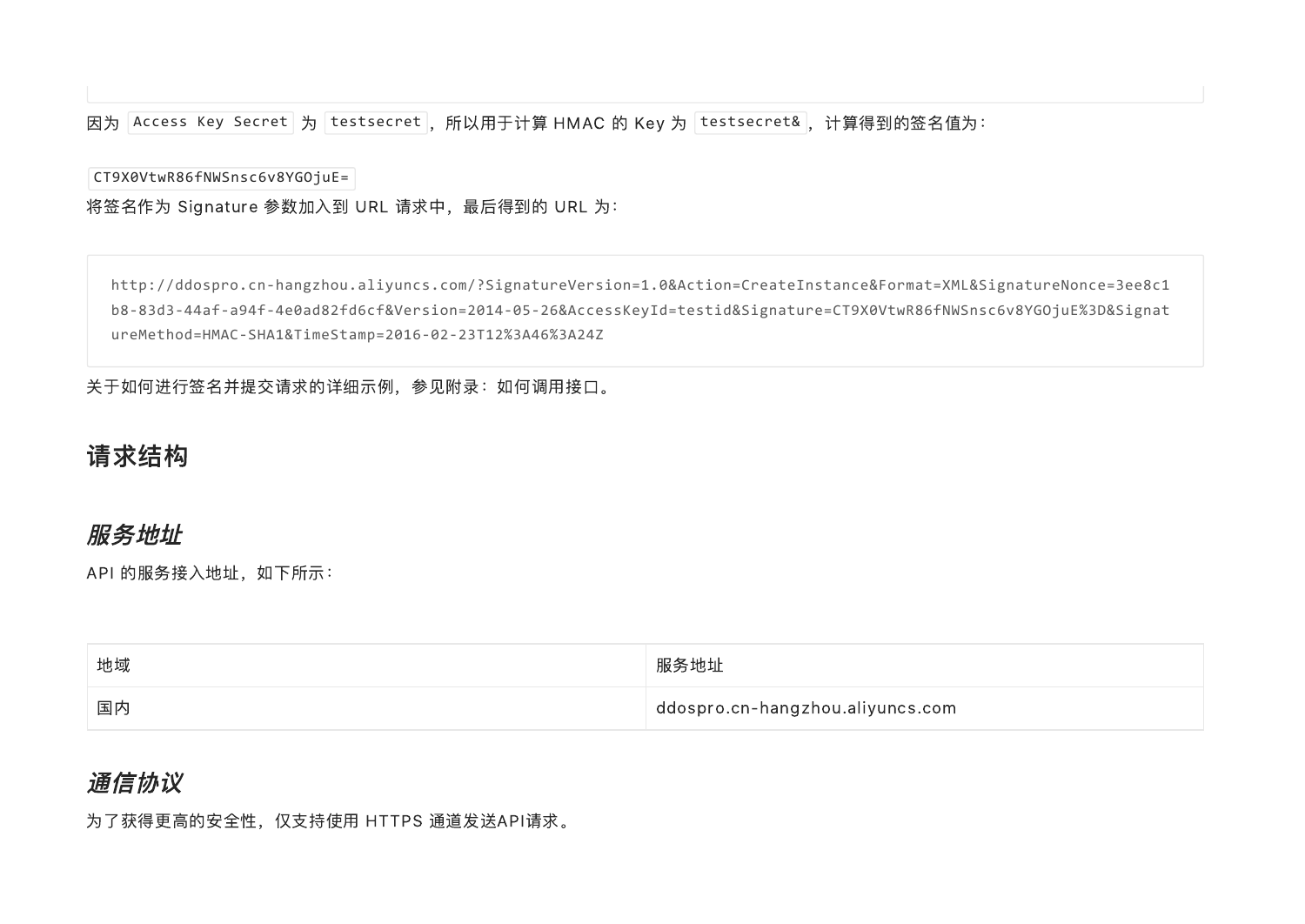#### 字符编码

请求及返回结果都使用 UTF‑8 字符集进行编码。

#### 返回结果

调用 API 服务后返回数据采用统一格式:

返回的 HTTP 状态码为 2xx,代表调用成功。 返回的 HTTP 状态码为 4xx 或 5xx,代表调用失败。 调用成功返回的数据格式主要有 XML 和 JSON 两种, 外部系统可以在请求时传入参数来制定返回的数据格式, 默认为 XML 格式。

本文档中的返回示例为了便于用户查看,做了格式化处理,实际返回结果是没有进行换行、缩进等处理的。

#### 成功结果

XML 示例

<CreateInstanceResponse> <RequestId>04F0F334‑1335‑436C‑A1D7‑6C044FE73368</RequestId> <InstanceId>ddosbag‑cn‑xxxx</InstanceId> <OrderId>2018010112345678</OrderId> </CreateInstanceResponse>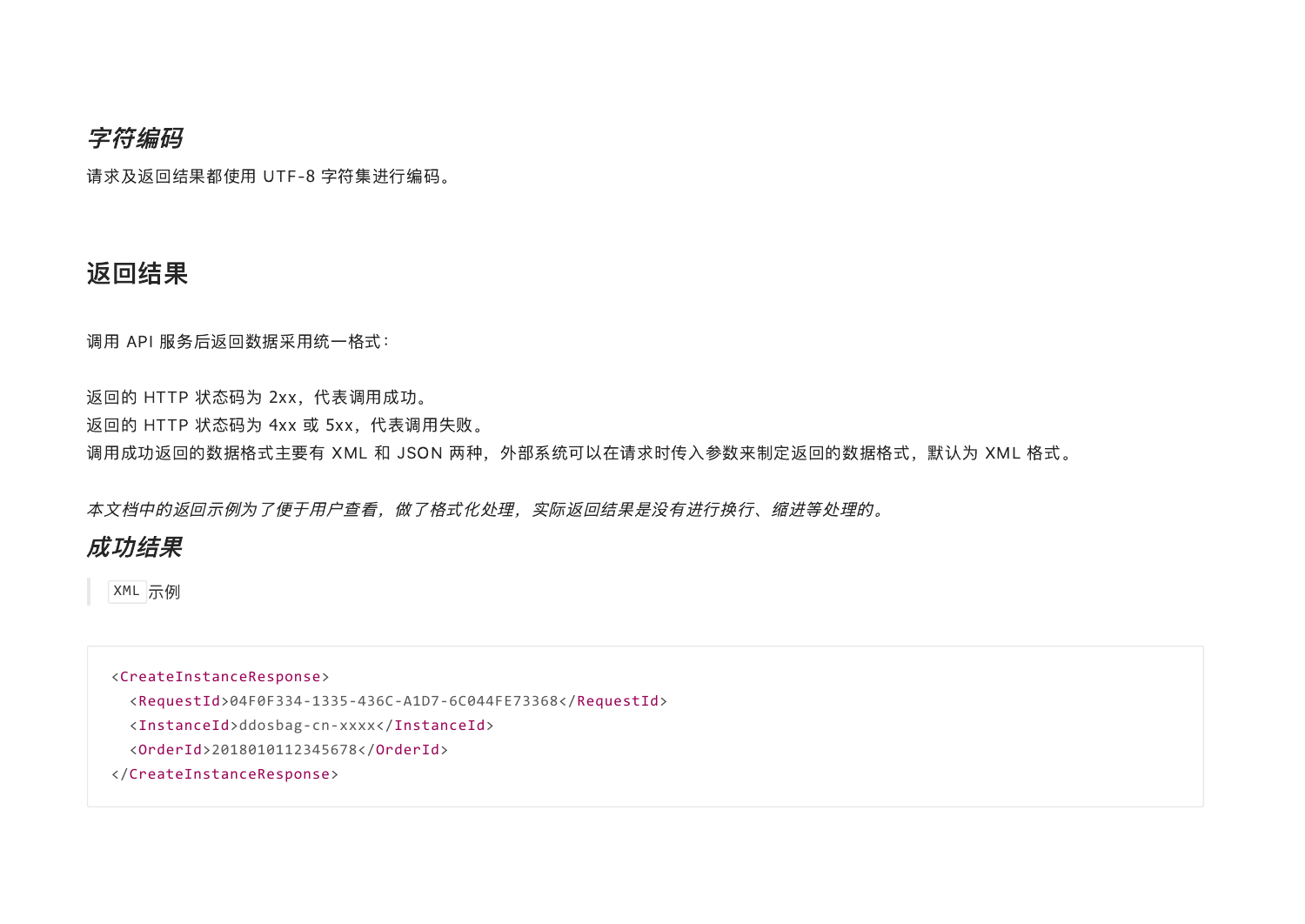JSON 示例

```
{
   "instanceId":"ddosbag‑cn‑xxxx",
   "orderId":"2018010112345678",
   "requestId":"04F0F334‑1335‑436C‑A1D7‑6C044FE73368"
}
```
#### 错误结果

调用接口出错后,将不会返回结果数据。调用方可根据每个接口对应的错误码以及下述 公共错误码 来定位错误原因。 当调用出错时,HTTP 请求返 回一个 4xx 或 5xx 的 HTTP

状态码。返回的消息体中是具体的错误代码及错误信息。另外还包含一个全局唯一的请求 ID:RequestId 和一个您该次请求访问的站点 ID: HostId。在调用方找不到错误原因时,可以联系阿里云客服,并提供该 HostId 和 RequestId, 以便我们尽快帮您解决问题。

XML 示例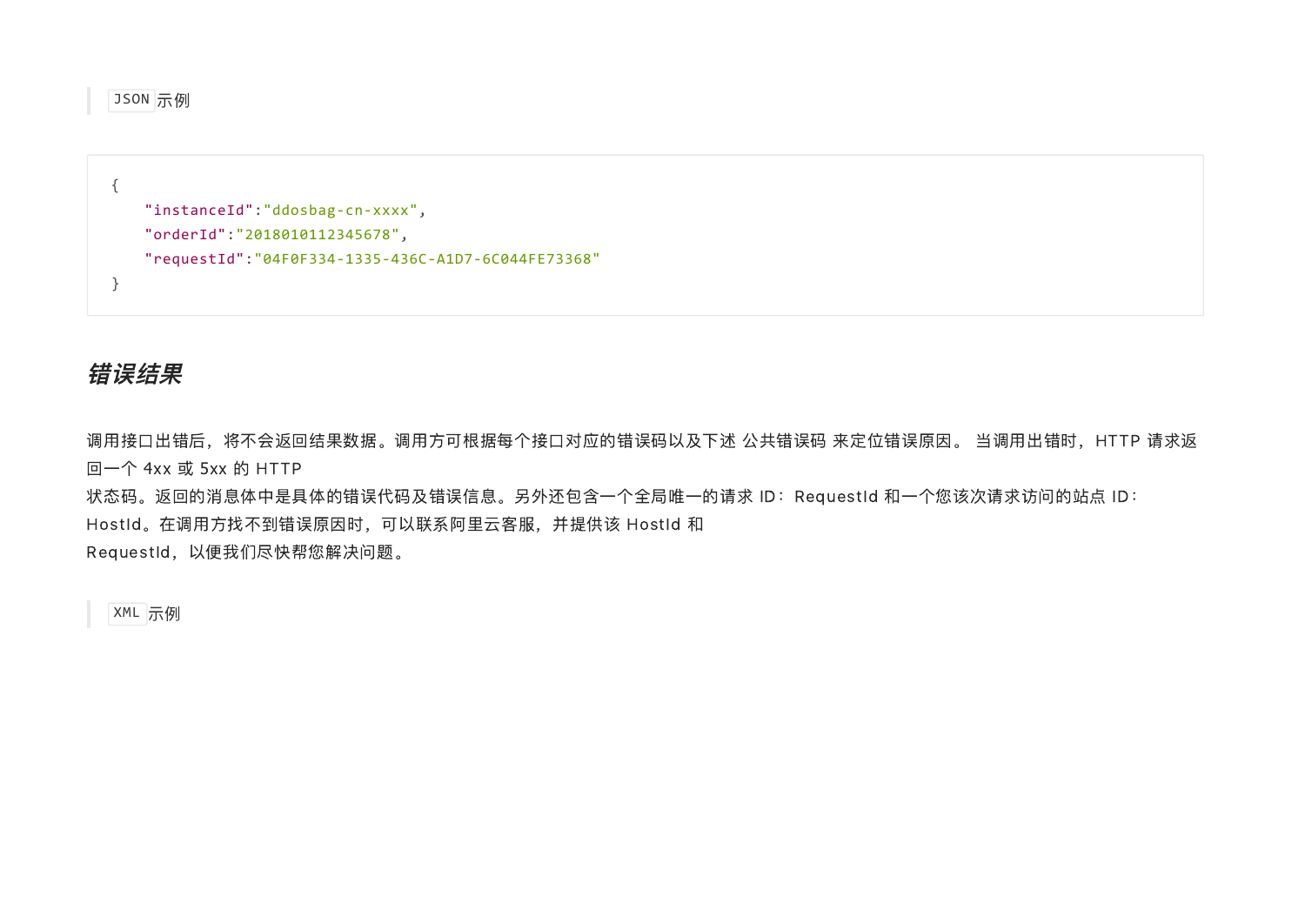```
<?xml version="1.0" encoding="UTF‑8"?>
```
#### <Error>

<RequestId>04F0F334‑1335‑436C‑A1D7‑6C044FE73368</RequestId>

<HostId>ddospro.cn‑hangzhou.aliyuncs.com</HostId>

<Code>UnsupportedCallerType</Code>

<Message>This caller type is not allowed to invoke this api.</Message>

</Error>

JSON 示例

```
{
    "requestId":"04F0F334‑1335‑436C‑A1D7‑6C044FE73368",
    "host": "ddospro.cn‑hangzhou.aliyuncs.com",
   "code":"UnsupportedCallerType",
   "message":"This caller type is not allowed to invoke this api."
}
```
## 公共错误码

| 错误代码                  | HTTP 状态码 | 描述                                                      |
|-----------------------|----------|---------------------------------------------------------|
| UnsupportedCallerType | 403      | This caller type is not allowed to invoke t<br>his api. |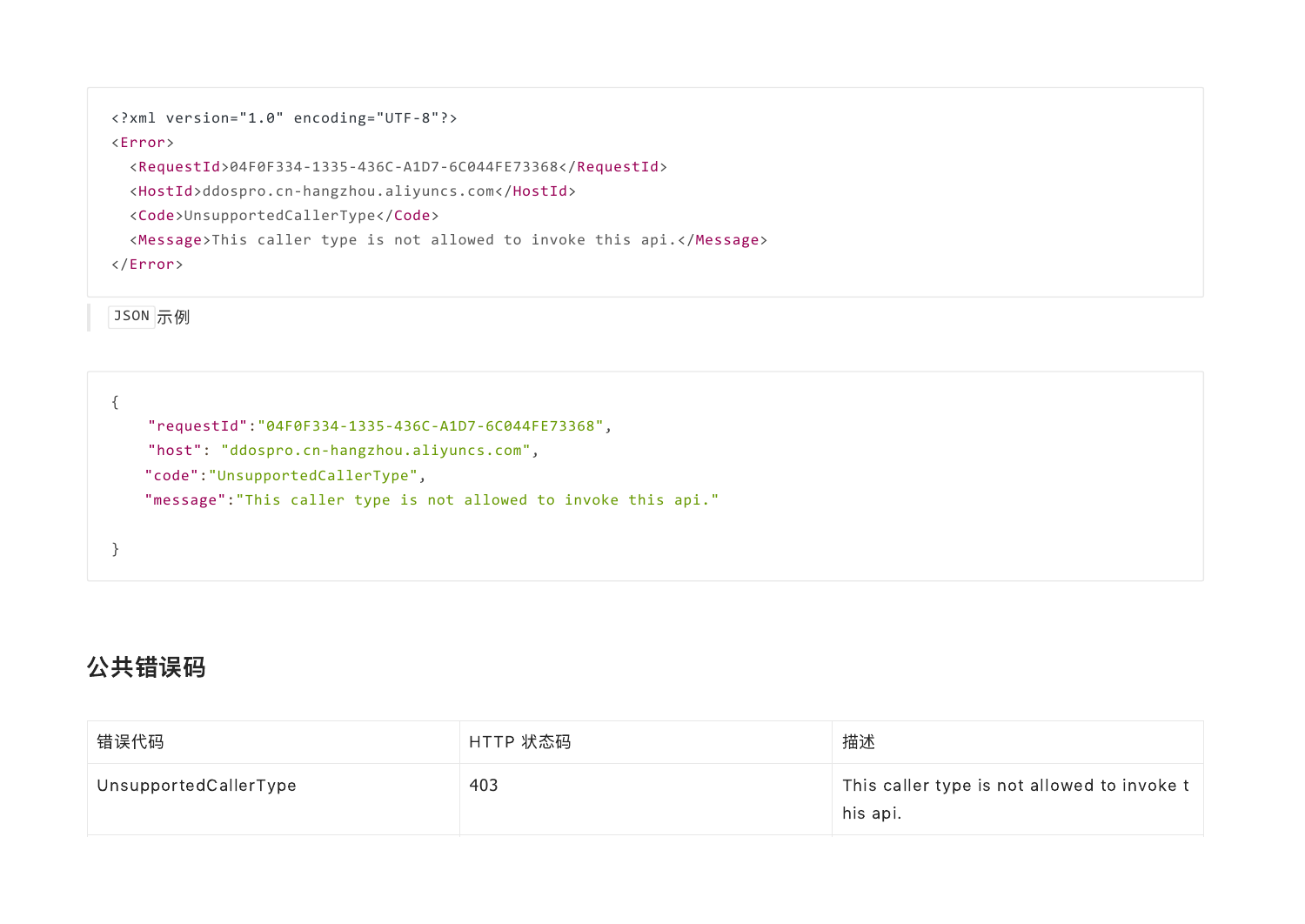| UnsupportedCallerType        | 403 | User Id does not belong to this bid.       |
|------------------------------|-----|--------------------------------------------|
| GetUserAccountInfoFailed     | 400 | Failed to get the specified account info.  |
| CannotGetInstanceld          | 500 | Cannot get the instance id for this order. |
| ClientTokenParameterMismatch | 500 | Client token parameter mismatch.           |
| AccountBookNotExists         | 400 | Account book not exists.                   |
| InvalidRequestParameter      | 400 | Your request parameter is incorrect.       |
| <b>InsufficientBalance</b>   | 400 | Insufficient balance.                      |

## 调用SDK

高防IP服务提供Java版本的SDK, Maven的依赖配置为:

```
<dependency>
    <groupId>com.aliyun</groupId>
    <artifactId>aliyun‑java‑sdk‑ddospro</artifactId>
    <version>1.1.0</version>
```

```
</dependency>
```
## 创建高防IP实例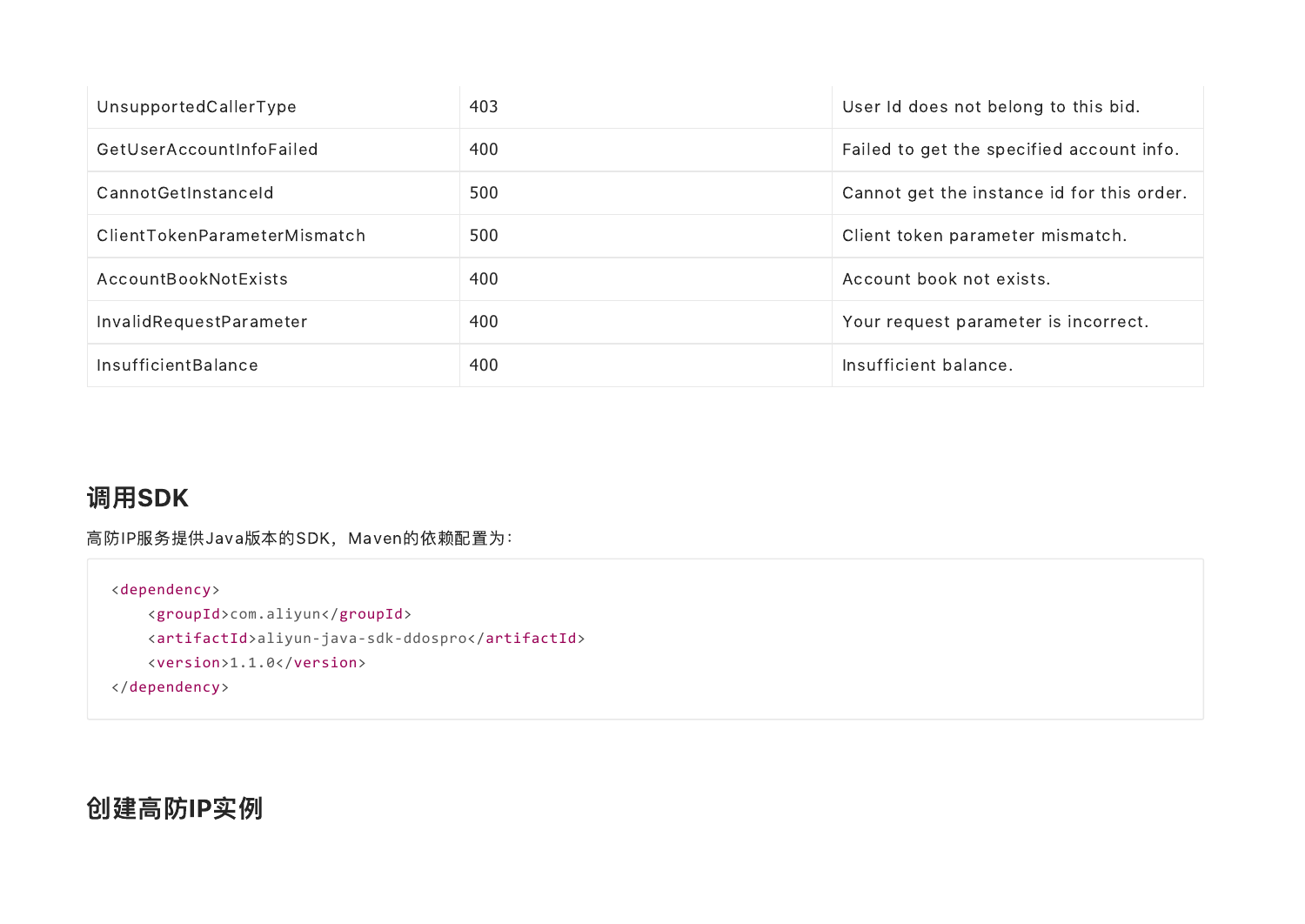## API名称

**CreateInstance** 

## 描述

[创建一个高防IP实例。调用该接口时,请确保在使用该接口前,已充分了解高防IP的收费方式和价格](https://www.aliyun.com/price/product#/ddos/detail) <https://www.aliyun.com/price/product#/ddos/detail>

## 请求参数

| 参数名称                     | 字符类型    | 是否必选 | 示例值                                      | 描述                             |
|--------------------------|---------|------|------------------------------------------|--------------------------------|
| Action                   | String  | 是    | CreateInstance                           | 系统规定参数。                        |
| <b>BaseBandwidth</b>     | Integer | 是    | 5                                        | 保底防护带宽                         |
| <b>BusinessBandwidth</b> | Integer | 是    | 100                                      | 业务带宽                           |
| ClientToken              | String  | 是    | 04F0F334-1335-436C-A<br>1D7-6C044FE73368 | 幂等token, 同一个创建请<br>求请保证token一致 |
| DomainCount              | Integer | 是    | 50                                       | 防护域名数, 最少为50,<br>取值为5的倍数       |
| Duration                 | Integer | 是    |                                          | 购买时长                           |
| ElasticBandwidth         | Integer | 是    | 5                                        | 弹性防护带宽                         |
|                          |         |      |                                          |                                |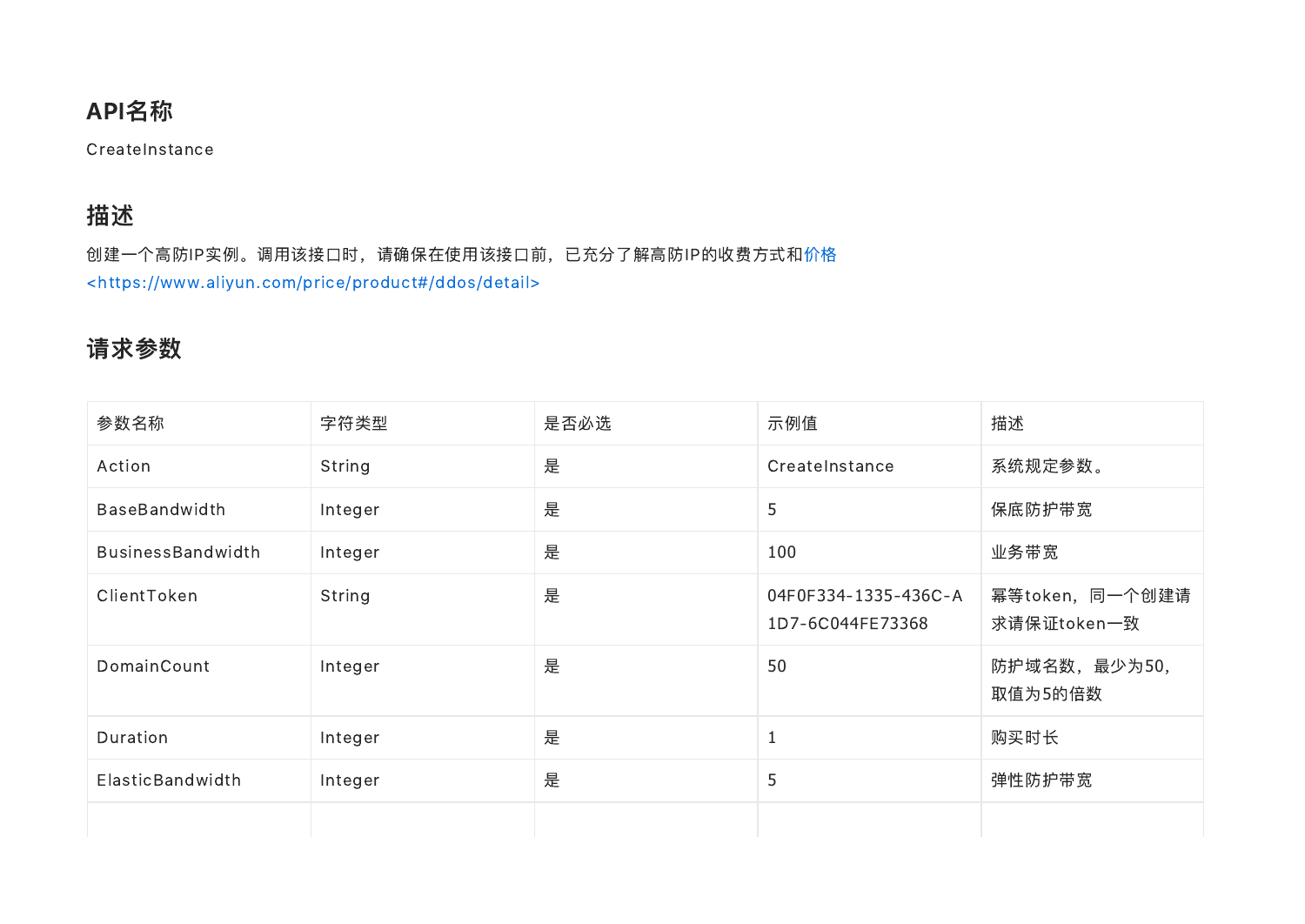| Line              | Integer | 是 | <b>T</b>     | 线路, 当前取值如下: 0-<br>电信、联通1-电信、联<br>通、BGP2-BGP4-电信、<br>联通、移动 |
|-------------------|---------|---|--------------|-----------------------------------------------------------|
| PackageCode       | String  | 是 | public       | 套餐版本, 当前仅有publi<br>C                                      |
| PricingCycle      | String  | 是 | Month        | 计费周期, 按月请传入Mo<br>nth, 按年请传入Year                           |
| AutoRenewDuration | Integer | 否 | $\mathbf{1}$ | 自动续费的时长, 单位为<br>月, 自动续费时必选                                |
| IsAutoRenew       | Boolean | 否 | false        | 是否自动续费,默认否                                                |
| Layer4RuleCount   | Integer | 否 | 50           | 端口数, 最少为50, 取值<br>为5的倍数                                   |

## 返回参数

| 参数名称       | 字符类型   | 示例值                               | 描述     |
|------------|--------|-----------------------------------|--------|
| OrderId    | String | 2018010112345678                  | 订单号    |
| Instanceld | String | ddosbag-cn-xxxx                   | 高防实例ID |
| RequestId  | String | 04F0F334-1335-436C-A1D7-6C   请求ID |        |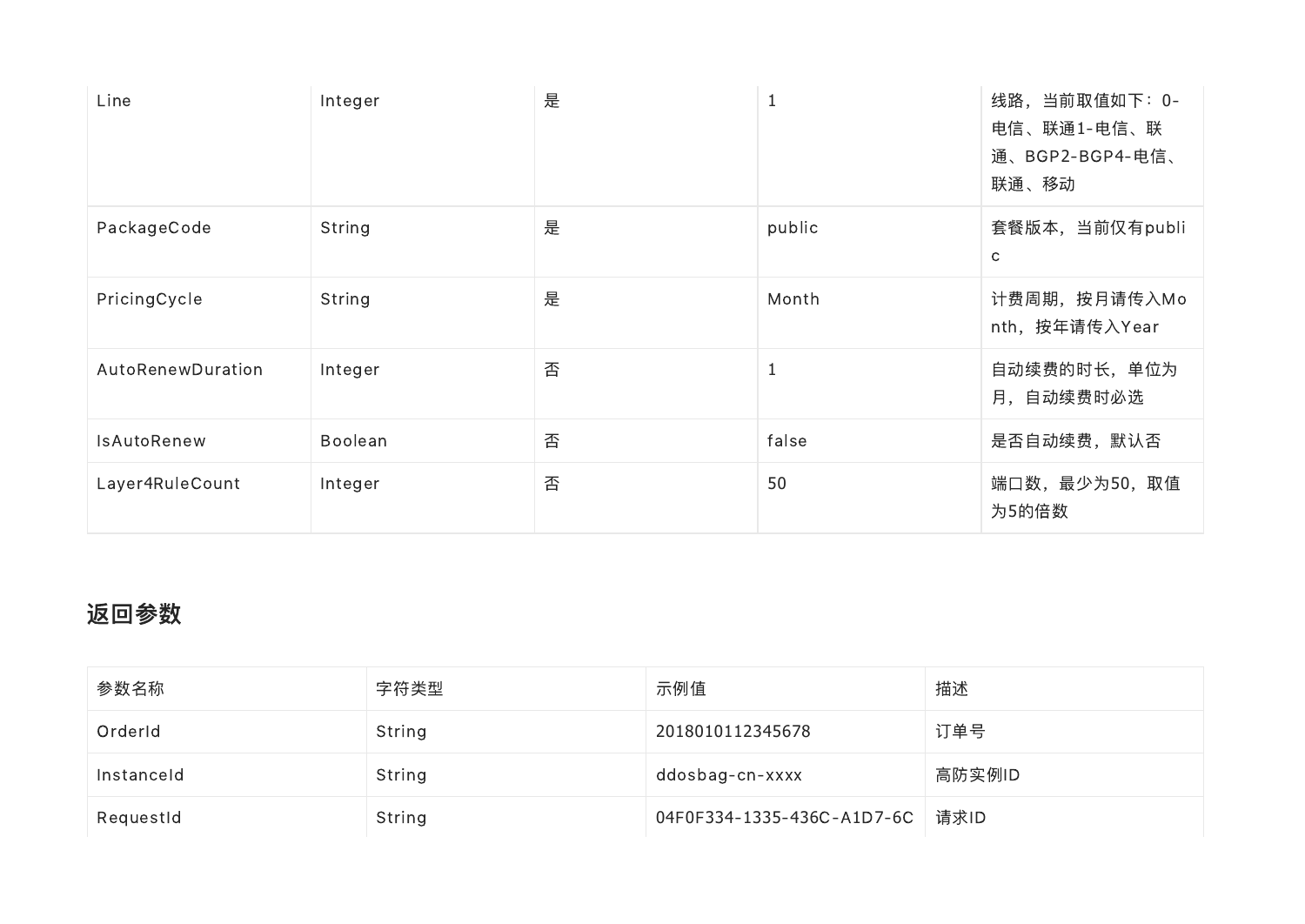#### 示例

#### 请求示例

/?Action=CreateInstance &BaseBandwidth=5 &BusinessBandwidth=100 &ClientToken=04F0F334‑1335‑436C‑A1D7‑6C044FE73368 &DomainCount=50 &Duration=1 &ElasticBandwidth=5 &Line=1 &PackageCode=public &PricingCycle=Month &AutoRenewDuration=1 &IsAutoRenew=false &Layer4RuleCount=50 &OwnerId=123456789 &<公共请求参数>

正常返回示例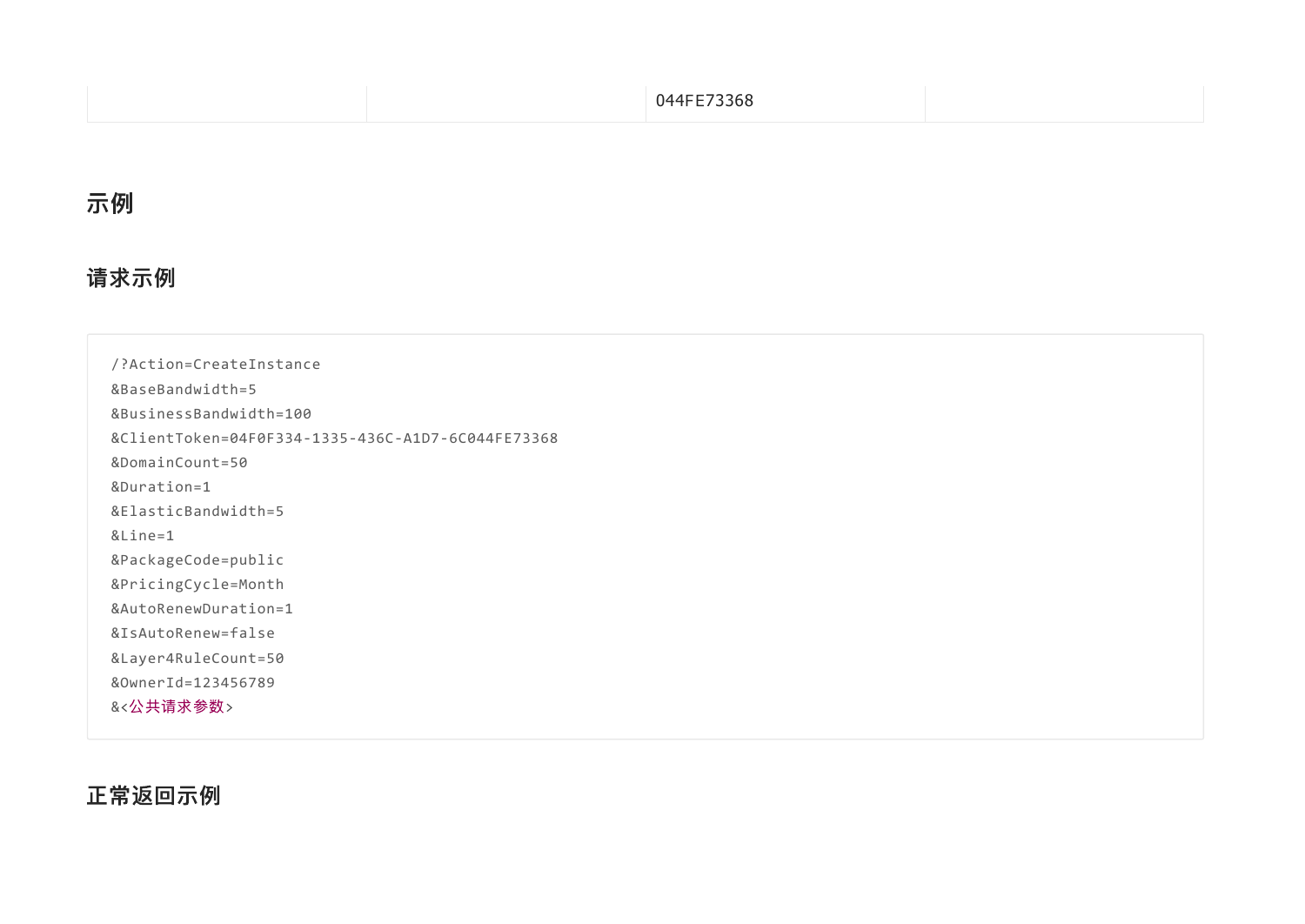

<CreateInstanceResponse> <RequestId>04F0F334‑1335‑436C‑A1D7‑6C044FE73368</RequestId> <InstanceId>ddosbag‑cn‑xxxx</InstanceId>

<OrderId>2018010112345678</OrderId>

</CreateInstanceResponse>

JSON 格式

{ "instanceId":"ddosbag‑cn‑xxxx", "orderId":"2018010112345678", "requestId":"04F0F334‑1335‑436C‑A1D7‑6C044FE73368" }

### 续费高防IP实例

#### API名称

RenewInstance

## 描述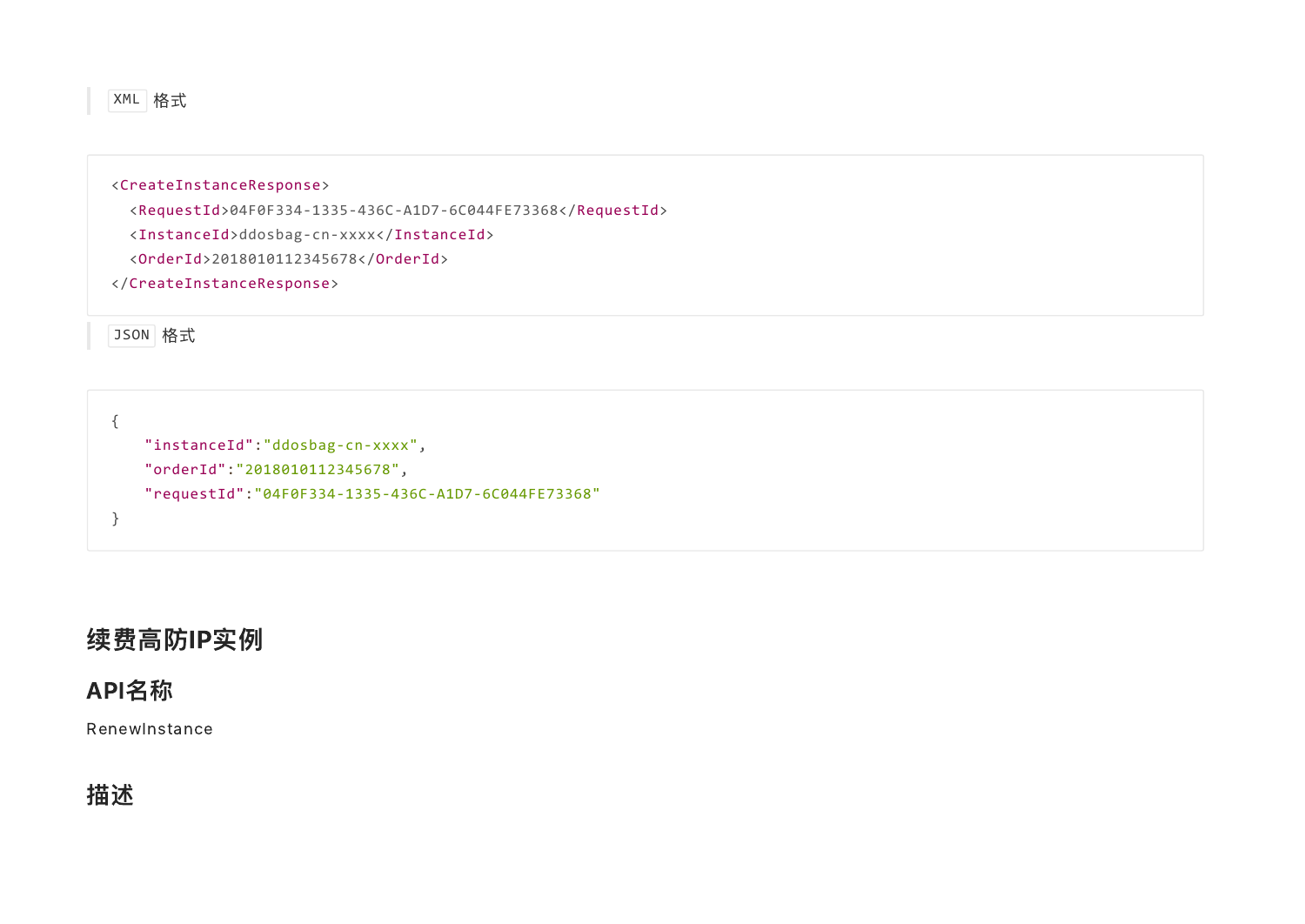[升级某个高防实例,调用该接口续费某个高防IP实例,调用该接口时,请确保在使用该接口前,已充分了解高防IP的收费方式和价格](https://www.aliyun.com/price/product#/ddos/detail) <https://www.aliyun.com/price/product#/ddos/detail> 。

### 请求参数

| 参数名称         | 字符类型    | 是否必选 | 示例值                                      | 描述                               |
|--------------|---------|------|------------------------------------------|----------------------------------|
| Action       | String  | 是    | CreateInstance                           | 系统规定参数。                          |
| ClientToken  | String  | 是    | 04F0F334-1335-436C-A<br>1D7-6C044FE73368 | 幂等token, 请确保在同一<br>个升级请求中token一致 |
| Duration     | Integer | 是    | $\mathbf{1}$                             | 续费时长                             |
| Instanceld   | String  | 是    | ddosBag-cn-xxxx                          | 高防实例ID                           |
| PricingCycle | String  | 是    | Month                                    | 计费周期, 按月请传入Mo<br>nth, 按年请传入Year  |
| Ownerld      | Long    | 是    | 12345678                                 | 资源使用者的用户ID, 虚<br>商BID调用必传        |

#### 返回参数

| 参数名称 | ホケ キャエル<br>ᅩ<br>≪≆ | 示例值 | 描述 |
|------|--------------------|-----|----|
|      |                    |     |    |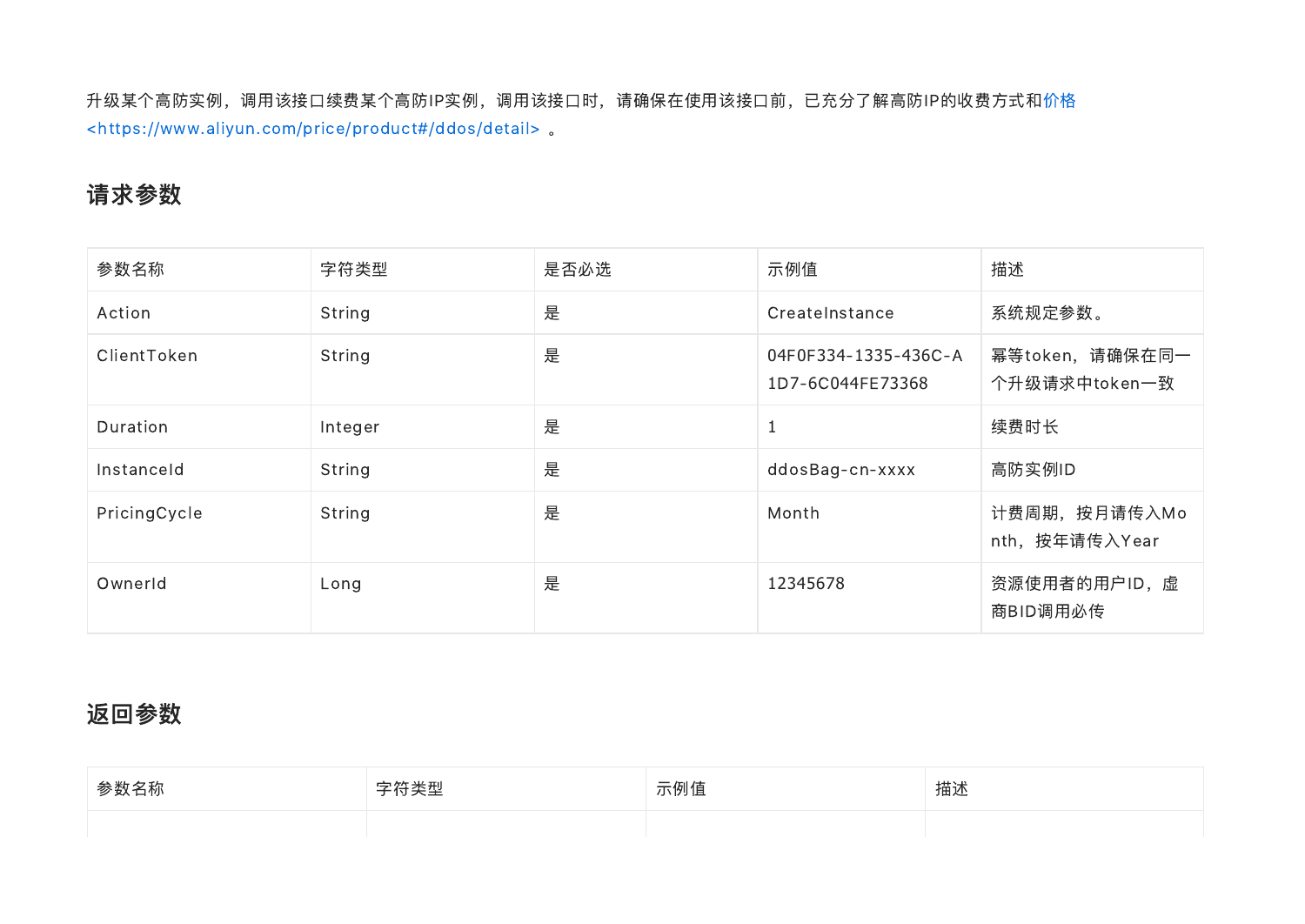| RequestId | String | 04F0F334-1335-436C-A1D7-6C 清求ID<br>044FE73368 |     |
|-----------|--------|-----------------------------------------------|-----|
| Orderld   | String | 2018010112345678                              | 订单号 |

## 示例

#### 请求示例

/?ClientToken=04F0F334‑1335‑436C‑A1D7‑6C044FE73368 &Duration=1 &InstanceId=ddosbag‑cn‑xxxx &PricingCycle=Month &OwnerId=12345678 &<公共请求参数>

#### 正常返回示例

XML 格式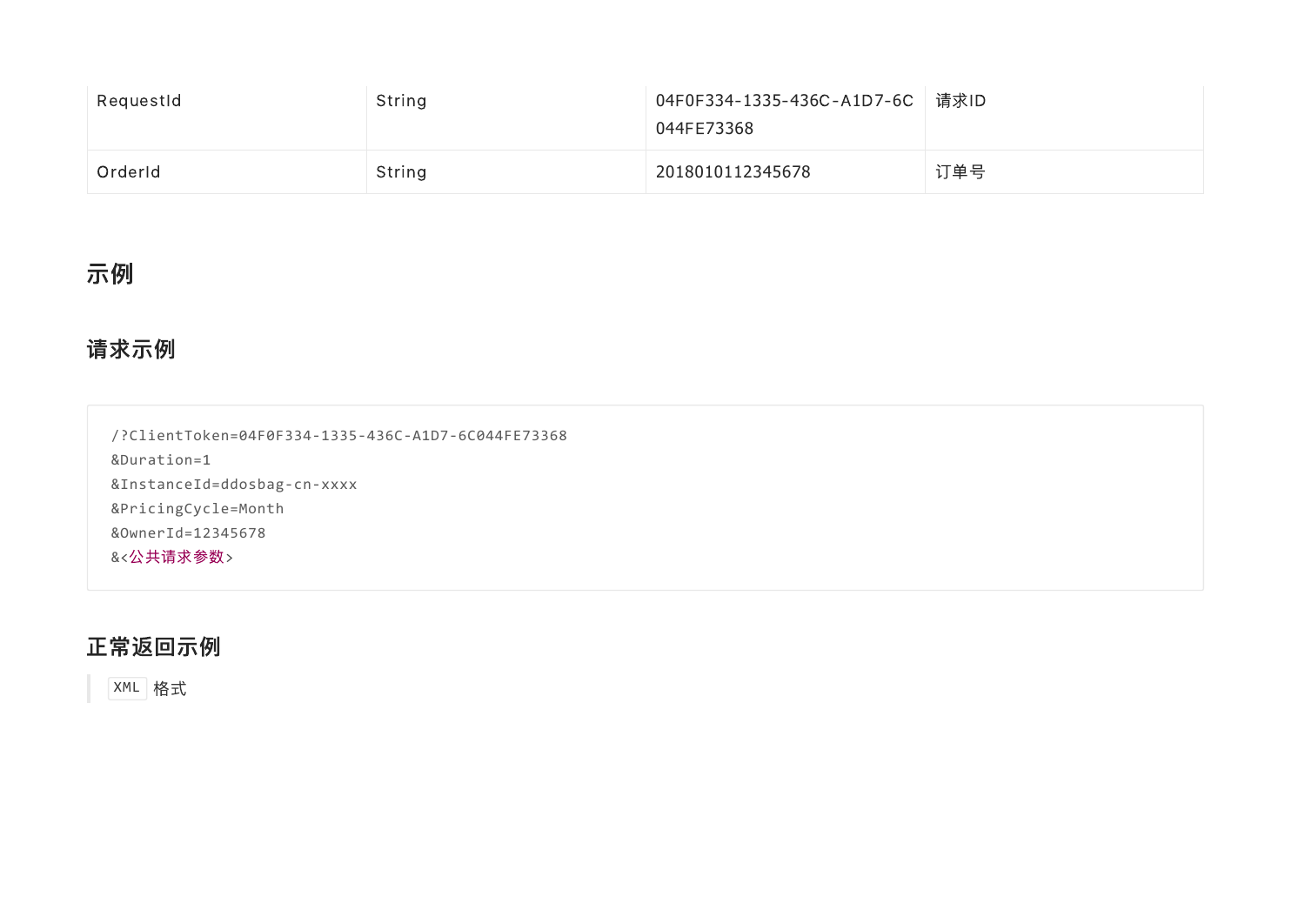

{ "orderId": "2018010112345678", "requestId": "04F0F334‑1335‑436C‑A1D7‑6C044FE73368" }

## 升级高防IP实例

#### API名称

UpgradeInstance

## 描述

[升级某个高防实例,调用该接口时,请确保在使用该接口前,已充分了解高防IP的收费方式和价格](https://www.aliyun.com/price/product#/ddos/detail) <https://www.aliyun.com/price/product#/ddos/detail> 。

#### 请求参数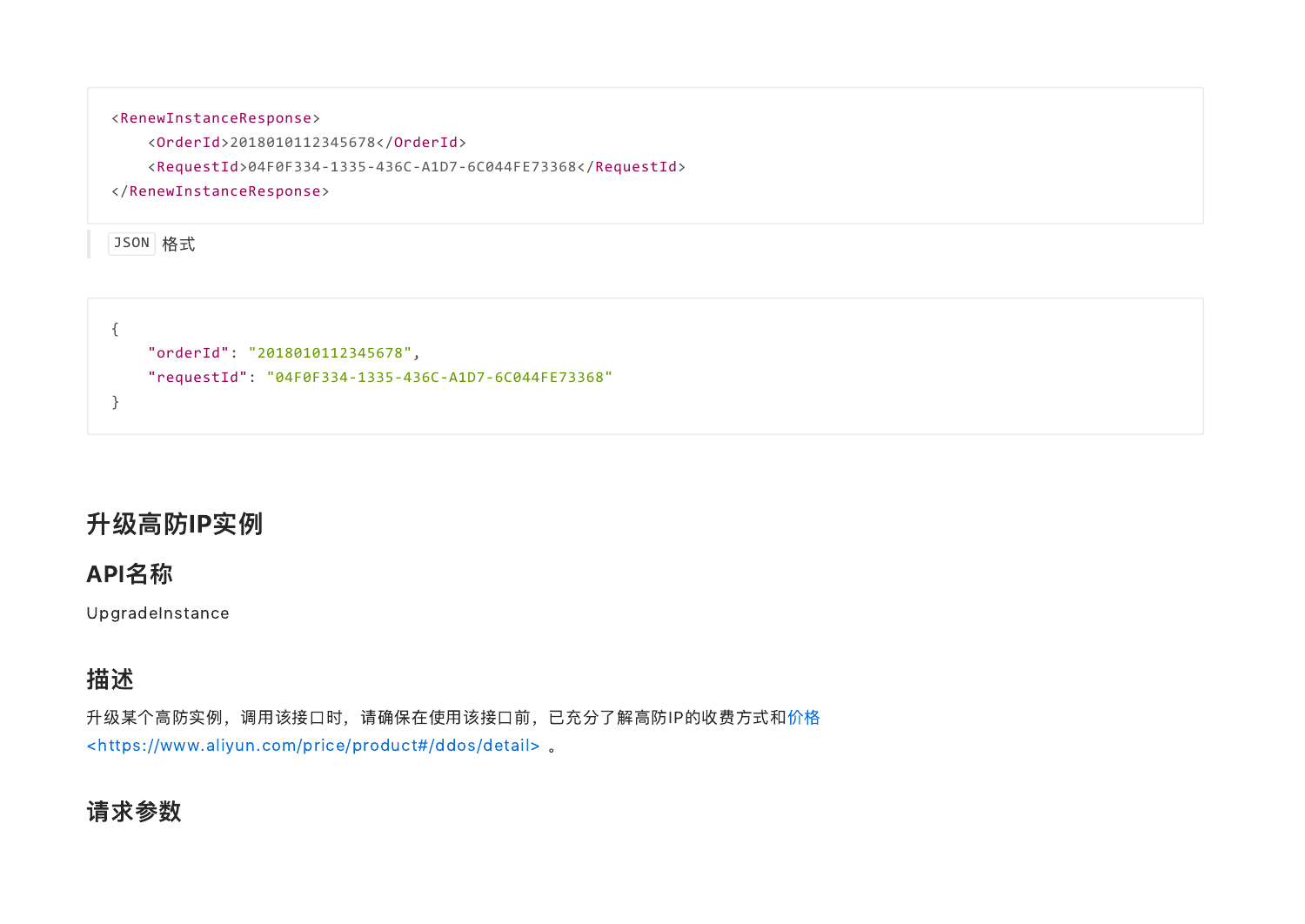| 参数名称              | 字符类型    | 是否必选 | 示例值                                      | 描述                               |
|-------------------|---------|------|------------------------------------------|----------------------------------|
| Action            | String  | 是    | CreateInstance                           | 系统规定参数。                          |
| BusinessBandwidth | Integer | 是    | 100                                      | 业务带宽                             |
| ClientToken       | String  | 是    | 04F0F334-1335-436C-A<br>1D7-6C044FE73368 | 幂等token, 请确保在同一<br>个升级请求中token一致 |
| DomainCount       | Integer | 是    | 50                                       | 防护域名数, 最少为50,<br>取值为5的倍数         |
| Instanceld        | String  | 是    | ddosBag-cn-xxxx                          | 高防实例ID                           |
| PackageCode       | String  | 是    | public                                   | 套餐版本, 当前仅有publi<br>$\mathsf{C}$  |
| Layer4RuleCount   | Integer | 否    | 50                                       | 端口数, 最少为50, 取值<br>为5的倍数          |

## 返回参数

| 参数名称      | 字符类型   | 示例值                                             | 描述  |
|-----------|--------|-------------------------------------------------|-----|
| OrderId   | String | 20180101123456789                               | 订单号 |
| RequestId | String | 04F0F334-1335-436C-A1D7-6C   请求ID<br>044FE73368 |     |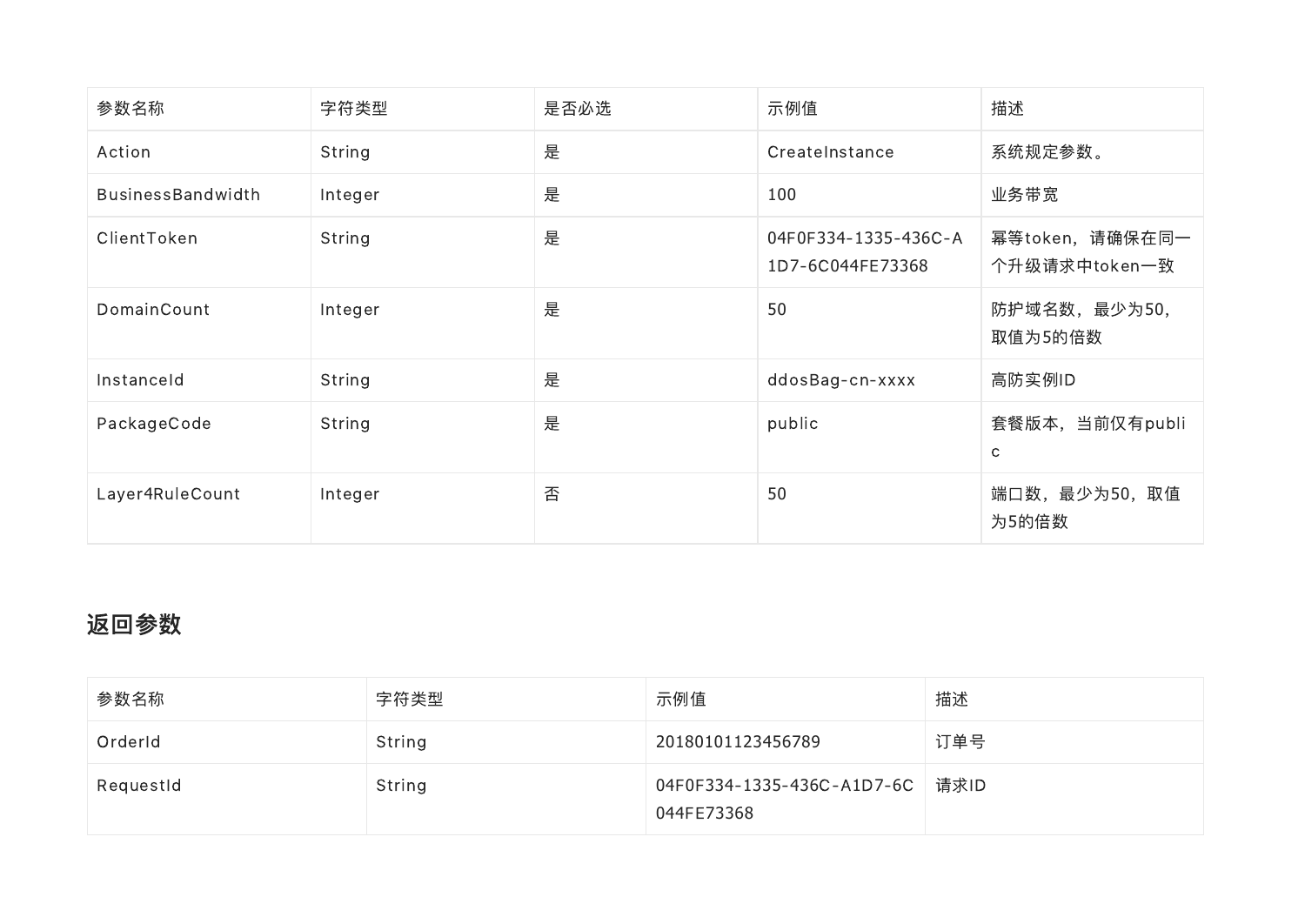#### 请求示例

/?BusinessBandwidth=100 &ClientToken=04F0F334‑1335‑436C‑A1D7‑6C044FE73368 &DomainCount=50 &InstanceId=ddosBag‑cn‑xxxx &PackageCode=public &Layer4RuleCount=50 &OwnerId=12345678 &<公共请求参数>

#### 正常返回示例

XML 格式

<UpgradeInstanceResponse> <OrderId>20180101123456789</OrderId> <RequestId>04F0F334‑1335‑436C‑A1D7‑6C044FE73368</RequestId> </UpgradeInstanceResponse>

JSON 格式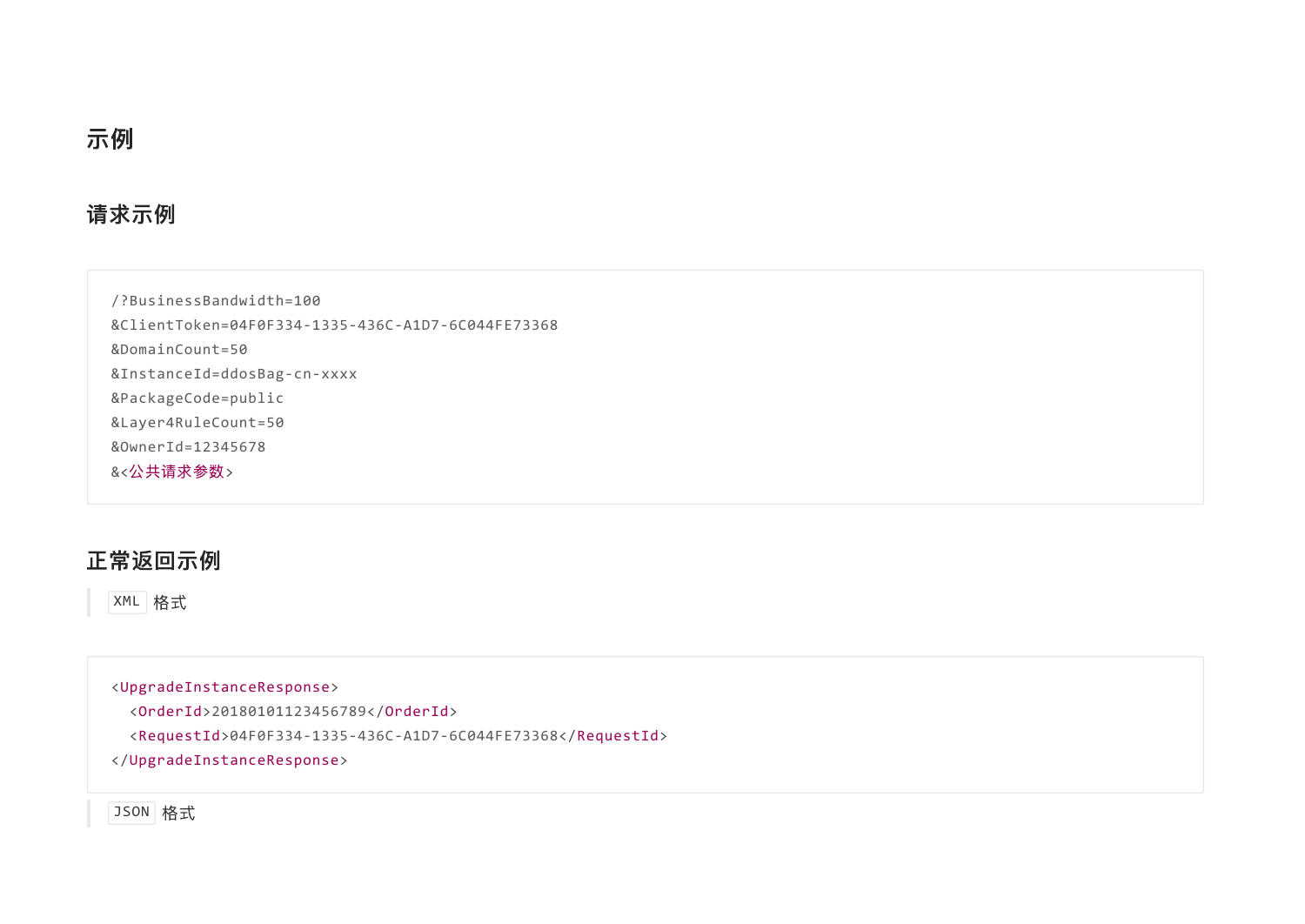```
{
   "orderId":"20180101123456789",
   "requestId":"04F0F334‑1335‑436C‑A1D7‑6C044FE73368"
}
```
## 释放高防IP实例

## API名称

ReleaseInstance

## 描述

释放某个高防IP实例,释放后该实例下的高防IP将不可用,并且该实例下的防护配置将被清空。

## 请求参数

| 参数名称       | 字符类型   | 是否必选 | 示例值             | 描述      |
|------------|--------|------|-----------------|---------|
| Action     | String | 是    | CreateInstance  | 系统规定参数。 |
| Instanceld | String | 是    | ddosbag-cn-xxxx | 高防实例ID  |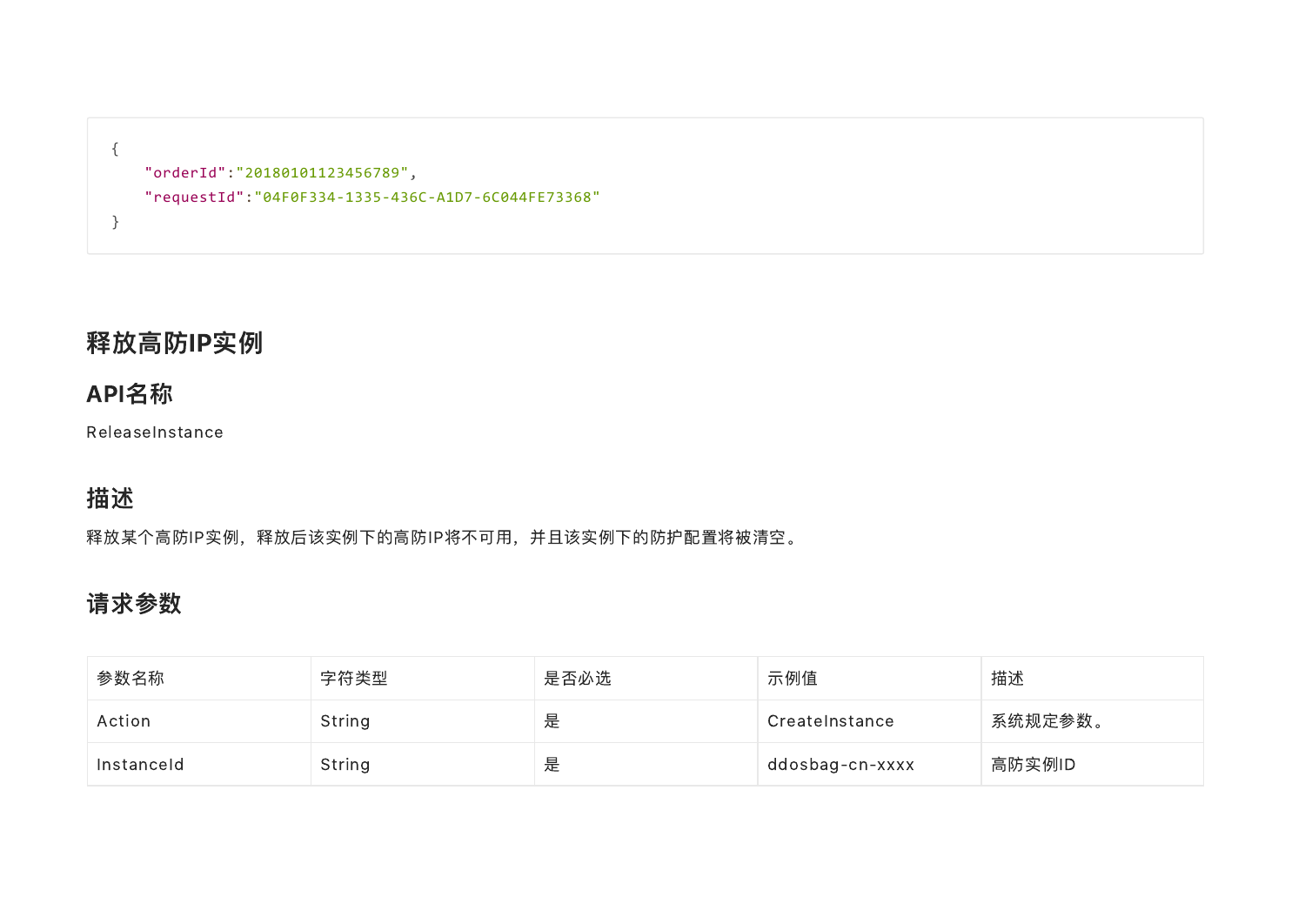#### 返回参数

| 参数名称      | 字符类型   | 示例值                                             | 描述 |
|-----------|--------|-------------------------------------------------|----|
| RequestId | String | 04F0F334-1335-436C-A1D7-6C   请求ID<br>044FE73368 |    |

#### 示例

#### 请求示例

/?InstanceId=ddosbag‑cn‑xxxx &OwnerId=12345678 &<公共请求参数>

#### 正常返回示例

XML 格式

<ReleaseInstanceResponse>

<RequestId>04F0F334‑1335‑436C‑A1D7‑6C044FE73368</RequestId>

</ReleaseInstanceResponse>